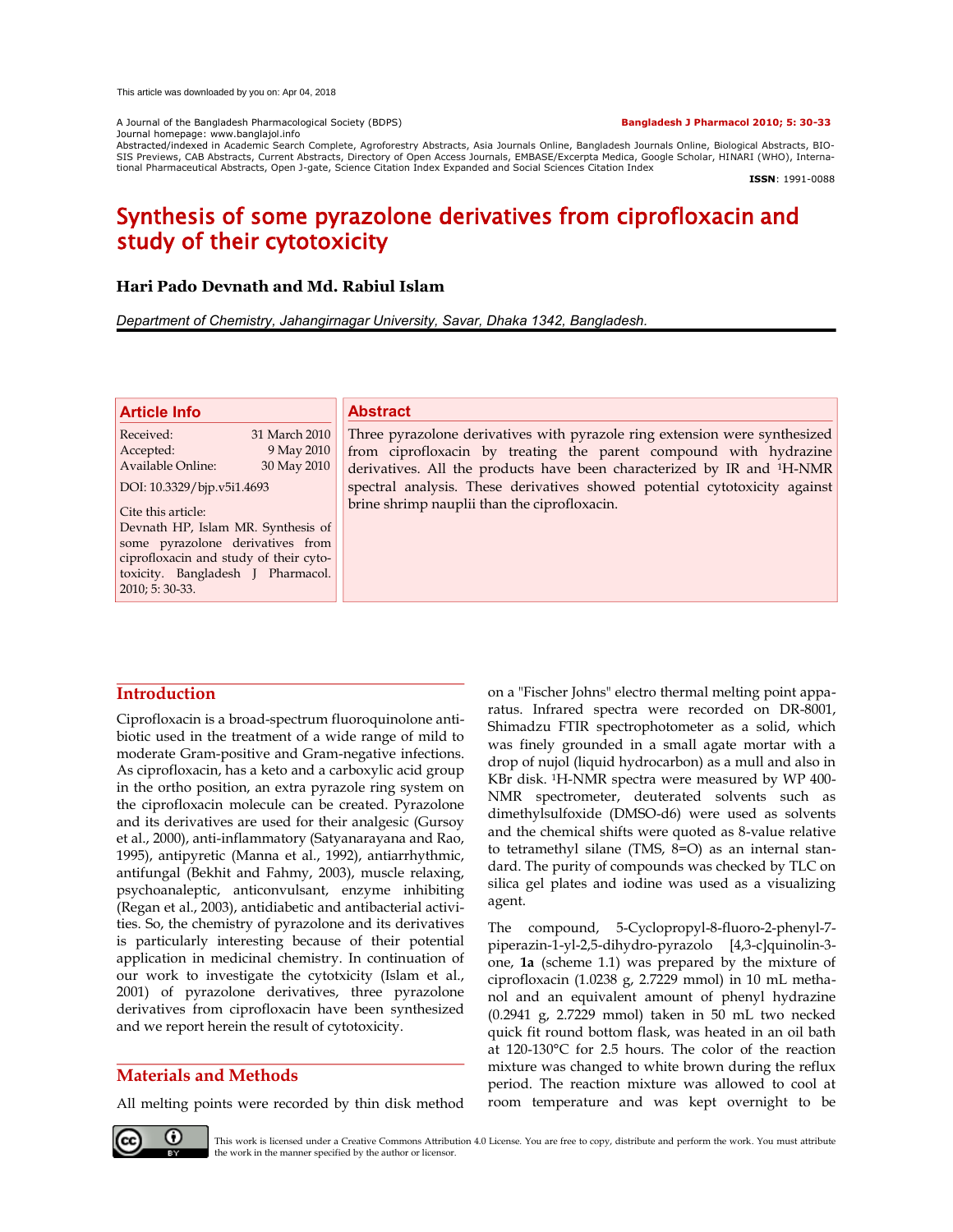

precipitated out. Then the reaction mixture was treated with water, immediate pale yellow solid came out. The crude product was purified by recrystallization from ethanol and identified as 5-cyclopropyl-8-fluoro-2 phenyl-7-piperazin-1-yl-2,5-dihydro-pyrazolo[4,3-c] quinolin-3-one, **1a.** The compound 5-cyclopropyl-2-(2,4 dinitro-phenyl)-8-fluoro-7-piperazin-1-yl-2,5-dihydropyrazolo[4,3-c] quinolin-3-one, **1b** (scheme 1.1) was synthesized by the refluxing ciprofloxacin with phenyl hydrazine according to above process. The compound 5 -cyclopropyl-8-flouro-3-oxo-7-piperazin-1-yl-3,5 dihydro-pyrazolo[4,3-c] quinoline-2-carbothioic acid amide, **1c** was synthesized by the refluxing ciprofloxacin with thiosemicarbazide according to above process (scheme 1.1).

*Hatching and maintenance of brine shrimp (Islam and Mohsin, 2007; Solis et al, 1993):* Brine shrimps *(Artemia salina)* were used as test animal for the investigation of cytotoxicity. The essential condition for brine shrimp (temperature 27-30°C, salinity 30-35 ppt, pH 7.5-8.5, and

strong aeration) was established by mixing sodium chloride salts in water. Natural or artificial light (at night) was required and constant oxygen supply was carried out by bubble pump machine. After obtaining the desired condition, about one teaspoon of brine shrimp eggs was added to the beaker. After 12 hours hatching aggregated brine shrimp nauplii were collected in another beaker and rinse with fresh water and applied for testing.

*Preparation of test sample:* 1.6 mg of each compound in a sample vial was weighed by an analytical balance. Then 1.6 mL of DMSO were added to each vial and vigorously shaken to prepare stock solution. 5 mL of sea water was given in each test tube. With the help of micropipette specific volumes of samples were transferred from the stock solution to the test tube to get the final sample concentration of 0.05, 0.1, 0.15, and 1.0 pg/mL. Then 10-15 brine shrimps, immediately germinated from brine shrimp eggs, were placed in each test tube.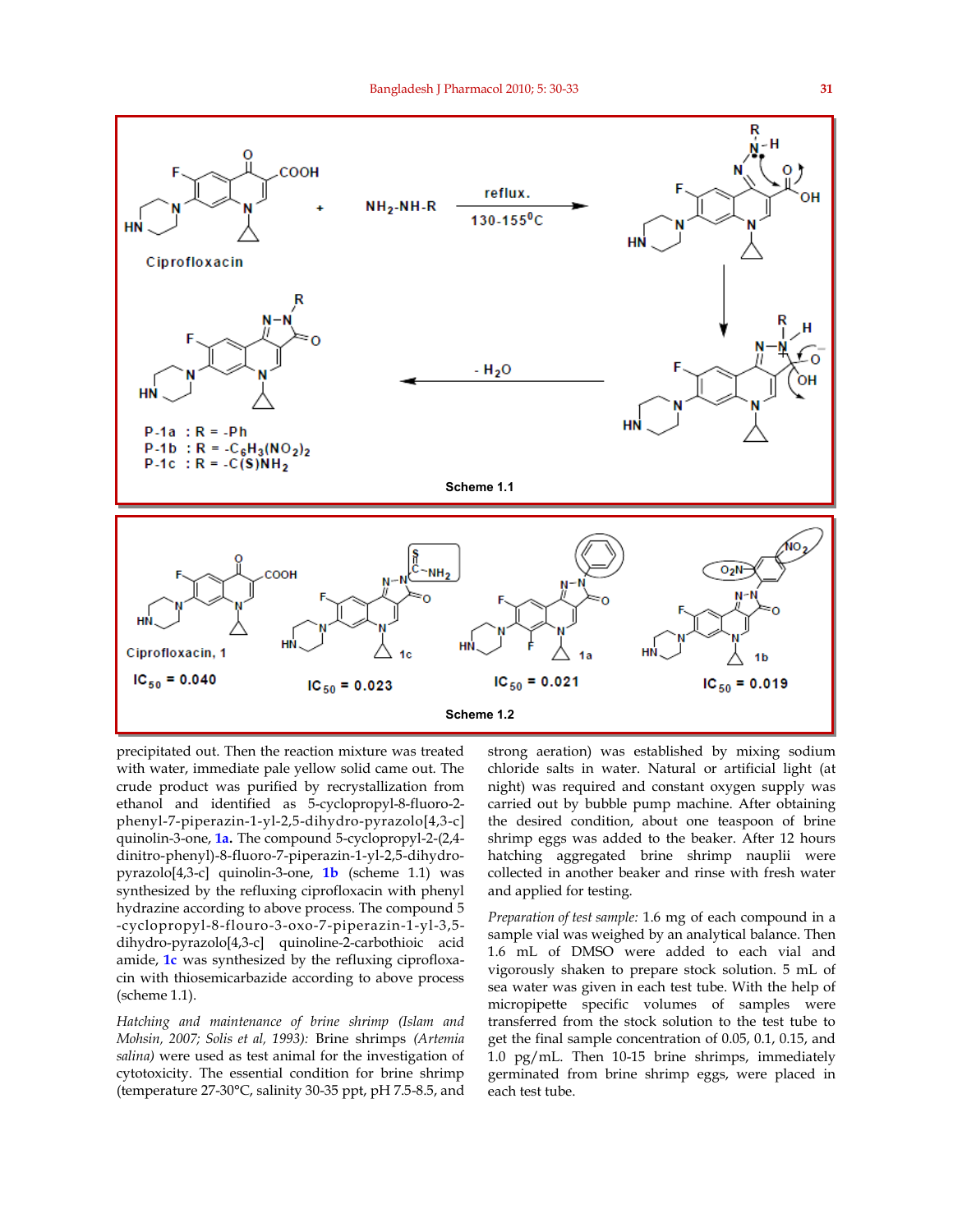| <b>Table I</b>                             |            |                              |                           |                    |  |  |  |
|--------------------------------------------|------------|------------------------------|---------------------------|--------------------|--|--|--|
| Physical data of the synthesized compounds |            |                              |                           |                    |  |  |  |
| Compounds                                  | % of yield | Melting points $(^{\circ}C)$ | Rf values (CHCHMeOH =9:1) | Color of compounds |  |  |  |
| 1a                                         | 88         | 215                          | 0.74                      | White              |  |  |  |
| 1 <sub>b</sub>                             | 82         | 203                          | 0.73                      | Yellow             |  |  |  |
| 1c                                         | 88         | 220                          | 0.69                      | White<br>brown     |  |  |  |

#### **Table II**

| Cytotoxicity activity (IC <sub>50</sub> , after 4 hours) of synthesized compounds against brine shrimps                                                                                                                    |                                      |                |                      |                    |  |  |  |
|----------------------------------------------------------------------------------------------------------------------------------------------------------------------------------------------------------------------------|--------------------------------------|----------------|----------------------|--------------------|--|--|--|
| Tested compounds                                                                                                                                                                                                           | Concentration of sample $(\mu g/mL)$ | % of mortality | $IC_{50}$ (in gg/mL) | Remarks            |  |  |  |
| $\mathbf{1}$                                                                                                                                                                                                               | 0.1                                  | 63.6           | 0.04                 | Moderately active  |  |  |  |
|                                                                                                                                                                                                                            | 0.1                                  | 81.8           |                      |                    |  |  |  |
|                                                                                                                                                                                                                            | 0.2                                  | 80.0           |                      |                    |  |  |  |
|                                                                                                                                                                                                                            | 1.0                                  | 80.0           |                      |                    |  |  |  |
| 1a                                                                                                                                                                                                                         | 0.1                                  | 71.4           | 0.02                 | Highly active      |  |  |  |
|                                                                                                                                                                                                                            | 0.1                                  | 76.7           |                      |                    |  |  |  |
|                                                                                                                                                                                                                            | 0.2                                  | 78.9           |                      |                    |  |  |  |
|                                                                                                                                                                                                                            | $1.0\,$                              | 80.0           |                      |                    |  |  |  |
| 1 <sub>b</sub>                                                                                                                                                                                                             | 0.1                                  | 81.8           | 0.02                 | Very highly active |  |  |  |
|                                                                                                                                                                                                                            | 0.1                                  | 81.8           |                      |                    |  |  |  |
|                                                                                                                                                                                                                            | 0.2                                  | 90.0           |                      |                    |  |  |  |
|                                                                                                                                                                                                                            | 1.0                                  | 100.0          |                      |                    |  |  |  |
| 1c                                                                                                                                                                                                                         | 0.1                                  | 80.0           | 0.02                 | Highly active      |  |  |  |
|                                                                                                                                                                                                                            | 0.1                                  | 88.9           |                      |                    |  |  |  |
|                                                                                                                                                                                                                            | 0.2                                  | 88.9           |                      |                    |  |  |  |
|                                                                                                                                                                                                                            | 1.0                                  | 100.0          |                      |                    |  |  |  |
| IC <sub>50</sub> : 0.01-0.02, very highly active; IC <sub>50</sub> : 0.02-0.03, highly active; IC <sub>50</sub> : 0.03-0.04 moderately active; IC <sub>50</sub> : 0.04-0.05, Active; IC <sub>50</sub> : >45, weakly active |                                      |                |                      |                    |  |  |  |

*Counting of nauplii:* After 1, 2, 3 and 4 hours, the test tubes were observed and the number of survived nauplii in each test tube was counted and results were noted. The percentage of mortality of brine shrimp was calculated for each sample that gives different mortality for different concentrations. An approximate linear correlation was observed when logarithm of concentration was plotted against percentage of mortality and the values of IC<sub>50</sub> were calculated for each sample. The  $IC_{50}$  represents the concentration of a compound, which will kill, or inactive 50 percent of the test animal.  $IC_{50}$  is inversely proportional to the toxicity of a compound, i.e. the lower the  $IC_{50}$  the higher the toxicity.

# **Results**

Physical constants give the preliminary idea about the formation of new compounds (Table I). The resulting spectral data analyses of synthesized compounds:

**Compound 1a:** IR (vmax, KBr, cm-1): 3200.6 cm-1(s, sh, VN- H); 3070 cm-1((s, sh, VC-H, aromatic); 920 cm-1(s, sh, VC-H, aromatic, out of plane); 2961 cm-1(w, sh, VC-H CH2); 1447.5 and 1378 cm<sup>-1</sup>(s, sh,  $v_{C-H}$  bending, CH<sub>2</sub>); 1612 and 1490 cm-1(s, sh, vc-c, aromatic); 1604 cm-1(s, sh, VC-N); 1700 cm-1(s, sh, VC=O, lactam), 1576 cm-1(s, sh, VN -H, bending);  $1652 \text{ cm}^{-1}$ (m, VC=C, alkene);  $1028 \text{ cm}^{-1}$ (s, sh, vc- N amine); 858 cm-1(s, br., VN-H, wagging); 752 cm -1(s, sh, VC-F ). 1HNMR (400 MHz, DMSO-d6): 8 0.866 (m, 4H, - CH2, cyclopropane); 1.523 (t, 1H, -CH); 2.53 (m, 4H, - cH2); 3.48 (d, 4H, -cH2); 15.251 (s, 1H, -NH); 4.562 (d, 1H, =CH); 7.58 (m, 5H, aromatic); 8.407 (d, 1H, aromatic); 8.67 (s, 1H aromatic).

Compound 1b: IR ( $v_{\text{max}}$ , KBr, cm<sup>-1</sup>): 3296 cm<sup>-1</sup>(s, sh,  $v_{\text{N}}$ . H); 3025 cm-1(s, sh, VC-H, aromatic); 825.5 cm-1(s, sh, VC-H, aromatic, out of plane); 2856 cm-1(w, sh, VC-H, CH2); 1447.5 and 1378 cm-1(s, sh, VC-H bending, CH2); 1549.7 and 1358.8 cm-1(m, VN=O, Nitro); 1612 and 1490 cm-1(s,